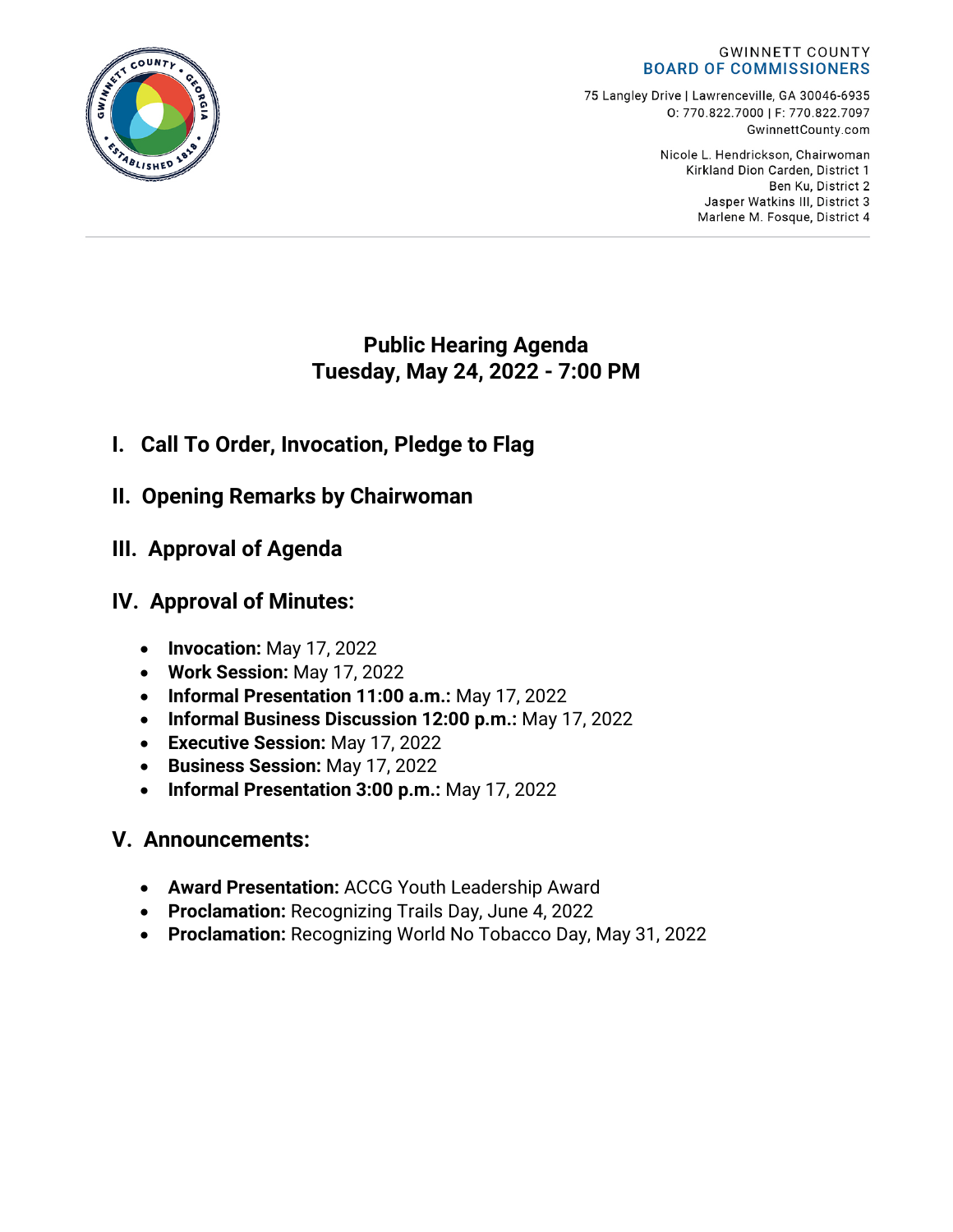## **VI. Old Business**

#### **1. Planning & Development/Susan Canon**

**2022-0138 CIC2022-00002,** Applicant: Thomas Eye Medical Properties, LLC c/o Andersen, Tate & Carr, P.C.; Owner: Overlook at Huntcrest, LLC; Tax Parcel No. R7155 518; 1465 Satellite Boulevard; Change in Conditions of Zoning for Property Zoned MU-R; 3.56 acres; District 1/Carden (Tabled on 4/26/2022) (Public hearing was held on 03/22/22) [Planning Department Recommendation: Deny] [Planning Commission Recommendation: Deny]

**2022-0296 RZR2022-00009,** Applicant: H.S. Randall c/o Alliance Engineering and Planning; Owners: Vicki Bowen St Clair, DDW Real Estate Holdings LLC, and James Walton; Rezoning of Tax Parcel Nos. R5182 035, R5183 431, and R5203 221; 1210 New Hope Road; R-100 to TND for a Traditional Neighborhood Development; 53.46 acres; District 3/Watkins (Tabled on 4/26/2022) (Public hearing was held) [Planning Department Recommendation: Deny] [Planning Commission Recommendation: Deny]

## **VII. Public Hearing - Old Business**

#### **1. Planning & Development/Susan Canon**

**2021-1622** (Formerly GCID 2021-0454) **CIC2021-00008**, Applicant: Childress Klein Properties, Inc.; Owner: CK Stone Mountain Parking Lot, LLC; Tax Parcel Nos. R6060 053 and 080; Change in Conditions of Zoning for Property Zoned C-2; 1900 Block of West Park Place Boulevard and 2000 Block of Bermuda Road; 13.57 acres; District 2/Ku and 3/Watkins (Tabled on 4/26/2022) (Public hearing was not held) [Planning Department Recommendation: Deny] [Planning Commission Recommendation: Deny]

**2022-0044 CIC2022-00001,** Applicant: 6590 Sugarloaf Investments, LLC, c/o Andersen, Tate & Carr, P.C.; Owner: Blue Panther Development, LLC; Tax Parcel No. R7122 185; 6590 Sugarloaf Parkway; Change in Conditions of Zoning for Property Zoned C-2; 1.63 acres; District 1/Carden (Tabled on 4/26/2022) (Public hearing was not held) [Planning Department Recommendation: Deny] [Planning Commission Recommendation: Deny]

**2022-0407 CIC2022-00010,** Applicant: The Davis Group c/o Mahaffey Pickens Tucker, LLP; Owner: SBR Properties, LLC; Tax Parcel Nos. R7132 002 and 026; 2465 Buford Drive and 2500 Block of Buford Drive; Change in Conditions of Zoning for Property Zoned C-2; 10.25 acres; District 4/Fosque (Tabled on 4/26/2022) (Public hearing was not held) [Planning Department Recommendation: Deny] [Planning Commission Recommendation: Tabled - Date: 6/7/2022]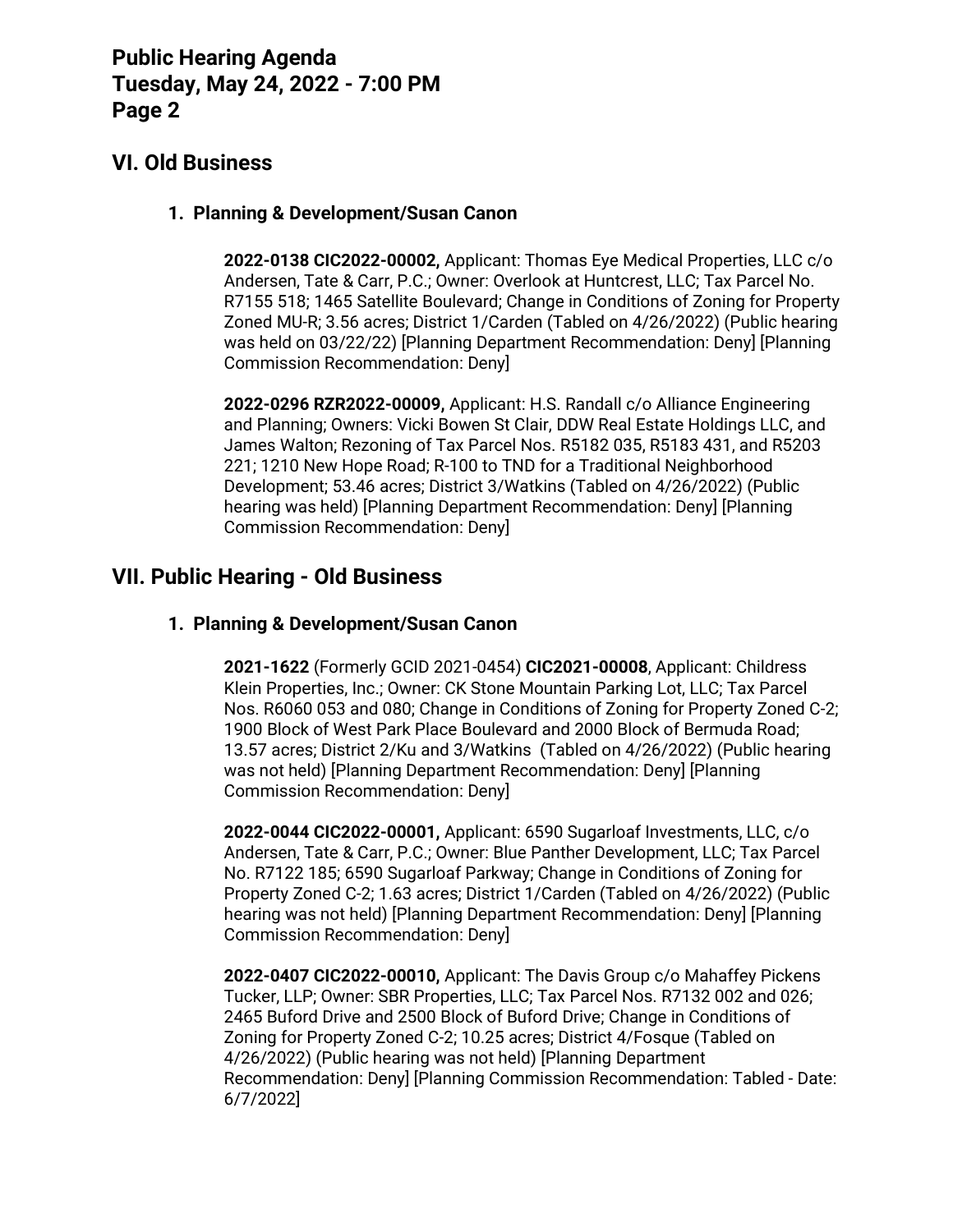### **VII. Public Hearing - Old Business**

#### **1. Planning & Development/Susan Canon**

**2022-0408 SUP2022-00017,** Applicant: The Davis Group c/o Mahaffey Pickens Tucker, LLP; Owner: SBR Properties, LLC; Tax Parcel Nos. R7132 002 and 026; 2465 Buford Drive and 2500 Block of Buford Drive; Special Use Permit in a C-2 Zoning District for a Self-Storage Facility; 10.25 acres; District 4/Fosque (Tabled on 4/26/2022) (Public hearing was not held) [Planning Department Recommendation: Deny] [Planning Commission Recommendation: Tabled - Date: 6/7/2022]

**2021-1646 RZC2021-00025,** Applicant: JLB Partners, LLC; Owner: Executive Committee-Baptist Convention; Rezoning of Tax Parcel No. R7122 005; 6405 Sugarloaf Parkway; R-100, O-I, and C-2 to MU-R for a Mixed-Use Development; 40.46 acres; District 1/Carden (Tabled on 4/26/2022) (Public hearing was not held) [Planning Department Recommendation: Deny] [Planning Commission Recommendation: Deny]

**2022-0410 RZC2022-00012,** Applicant: 105 PIB Group, LLC c/o Mahaffey Pickens Tucker, LLP; Owner: Paul M. Caudill; Rezoning of Tax Parcel No. R6158 008; 851 Beaver Ruin Road; O-I to C-2 for a Self-Storage Facility; 4.30 acres; District 1/Carden (Tabled on 4/26/2022) (Public hearing was not held) [Planning Department Recommendation: Deny] [Planning Commission Recommendation: Deny]

**2022-0411 SUP2022-00018,** Applicant: 105 PIB Group, LLC c/o Mahaffey Pickens Tucker, LLP; Owner: Paul M. Caudill; Tax Parcel No. R6158 008; 851 Beaver Ruin Road; Special Use Permit in a Proposed C-2 Zoning District for a Self-Storage Facility; 4.30 acres; District 1/Carden (Tabled on 4/26/2022) (Public hearing was not held) [Planning Department Recommendation: Deny] [Planning Commission Recommendation: Deny]

**2022-0292 RZM2021-00048,** Applicant: Ben Istoc; Owner: Ben Istoc; Rezoning of Tax Parcel Nos. R5050 002 and 029; 40 Patterson Road; C-1 and C-2 to R-TH for Townhouses; 2.02 acres; District 4/Fosque (Tabled on 4/26/2022) (Public hearing to be continued) [Planning Department Recommendation: Approve with Conditions] [Planning Commission Recommendation: Approve with Conditions]

**2022-0412 RZM2022-00007,** Applicant: Middleburg Communities, LLC c/o Mahaffey Pickens Tucker, LLP; Owner: Rita G. Knowlton; Rezoning of Tax Parcel No. R7103 006; 1558 Old Peachtree Road; R-100 to R-TH for a Single-Family Detached Subdivision and Townhouses; 13.41 acres; District 4/Fosque (Tabled on 4/26/2022) (Public hearing was not held) [Planning Department Recommendation: Deny] [Planning Commission Recommendation: Tabled - Date: 6/7/2022]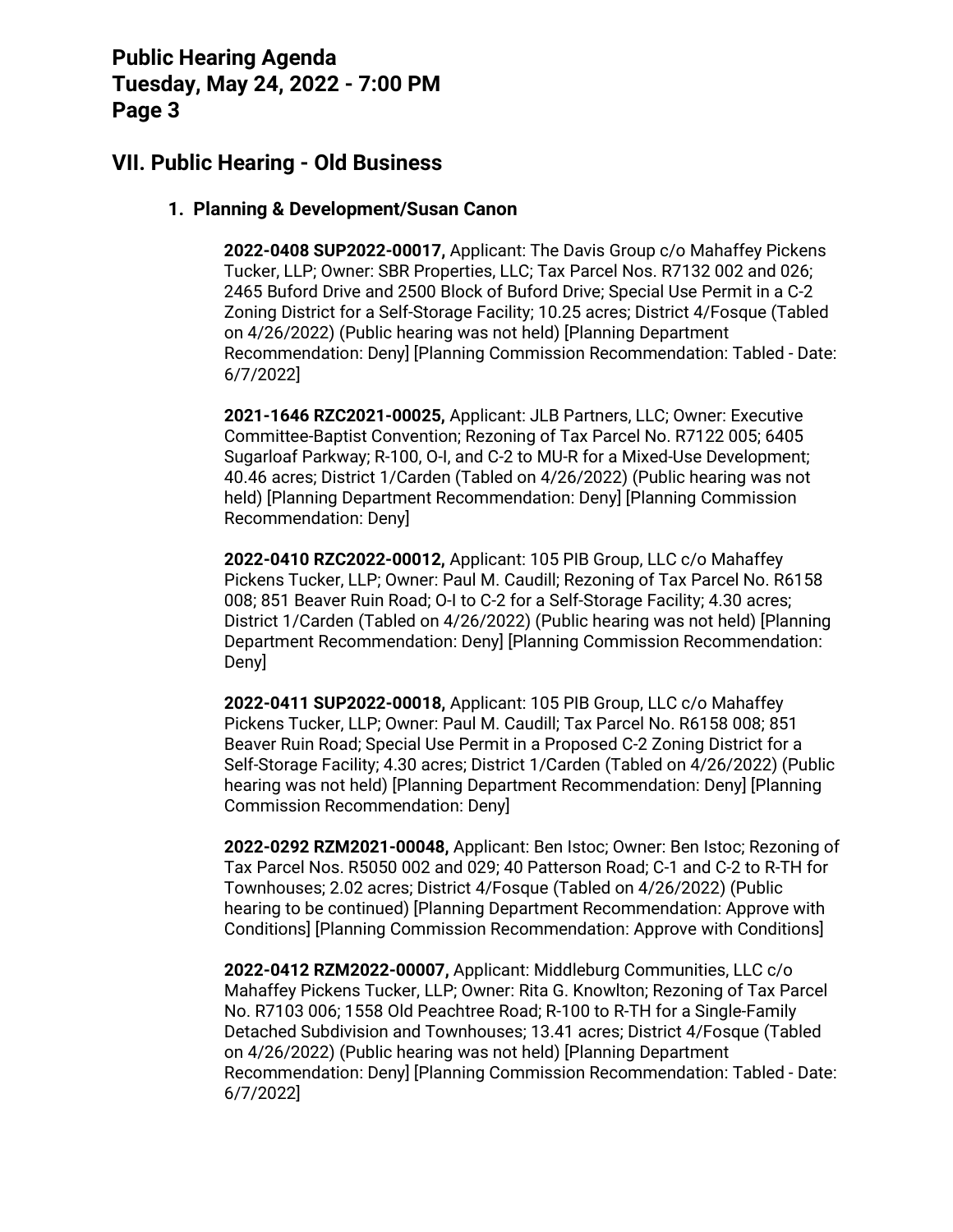### **VII. Public Hearing - Old Business**

#### **1. Planning & Development/Susan Canon**

**2022-0413 RZR2022-00006,** Applicant: Middleburg Communities, LLC c/o Mahaffey Pickens Tucker, LLP; Owner: Rita G. Knowlton; Rezoning of Tax Parcel No. R7103 006; 1558 Old Peachtree Road; R-100 to TND for a Traditional Neighborhood Development; 31.31 acres; District 4/Fosque (Tabled on 4/26/2022) (Public hearing was not held) [Planning Department Recommendation: Deny] [Planning Commission Recommendation: Tabled - Date: 6/7/2022]

**2022-0415 RZM2022-00010,** Applicant: Crogan Street, LLC; Owner: Marta A. Sosa; Rezoning of Tax Parcel No. R5100 014; 3132 Rosebud Road; O-I to R-TH for Townhouses; 4.27 acres; District 3/Watkins (Tabled on 4/26/2022) (Public hearing was not held) [Planning Department Recommendation: Deny] [Planning Commission Recommendation: Approve with Conditions as R-75]

**2021-1621** (Formerly GCID 2021-1359) **RZR2021-00046**, Applicant: CasGwyn Construction, LLC c/o Andersen, Tate & Carr, P.C.; Owner: James P. Baskin; Rezoning of Tax Parcel No. R5188 006; 2766 Camp Mitchell Road; R-100 to R-75 for a Single-Family Detached Subdivision; 13.47 acres; District 3/Watkins (Tabled on 4/26/2022) (Public hearing was not held) [Planning Department Recommendation: Deny] [Planning Commission Recommendation: Deny w/out Prejudice]

### **VIII. Public Hearing - New Business**

#### **1. Change in Conditions**

**2022-0499 CIC2022-00011,** Applicant: The Kroger Co.; Owner: The Kroger Company; Tax Parcel Nos. R5214 030 and R5235 001; 990 and 1006 Martins Chapel Road; Change in Conditions of Zoning for Property Zoned C-2; 35.34 acres; District 4/Fosque [Planning Department Recommendation: Approve with Conditions] [Planning Commission Recommendation: Approve with Conditions]

**2022-0500 CIC2022-00014,** Applicant: Pioli PSG, LLC; Owner: Pioli PSG, LLC; Tax Parcel Nos. R7124 107 and 110; 1000 Block of Old Peachtree Road; Change in Conditions of Zoning for Property Zoned MU-R; 18.65 acres; District 1/Carden [Planning Department Recommendation: Deny] [Planning Commission Recommendation: Deny]

**2022-0508 CIC2022-00009,** Applicant: Chris C. Moon; Owner: Chris C. Moon; Tax Parcel No. R5131 202; 539 Athens Highway; Change in Conditions of Zoning for Property Zoned C-2; 1.96 acres; District 3/Watkins [Planning Department Recommendation: Approve with Conditions] [Planning Commission Recommendation: Approve with Conditions]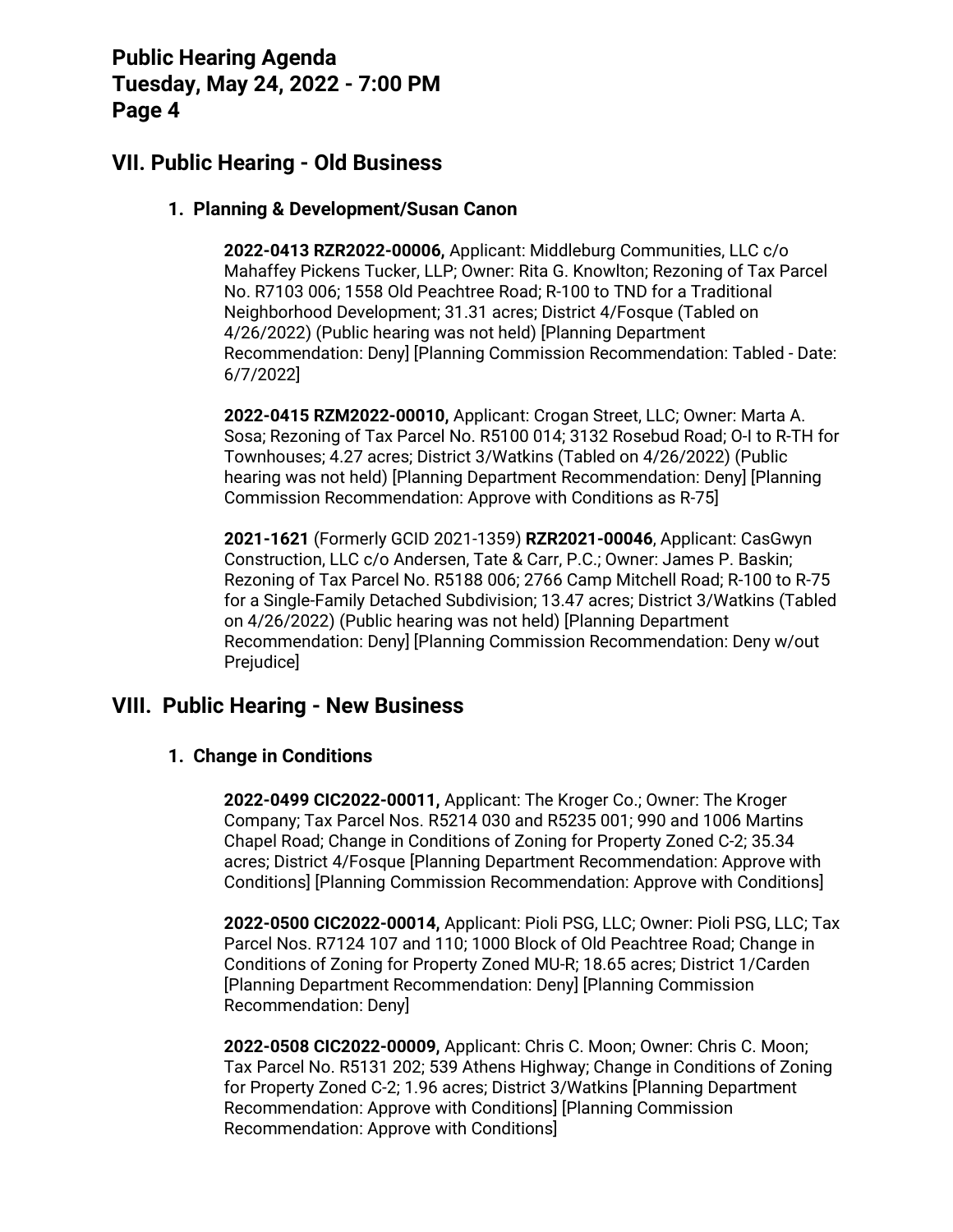### **VIII. Public Hearing - New Business**

#### **2. Special Use Permit**

**2022-0506 SUP2022-00024,** Applicant: Daniela Luca; Owner: Ionut Cosmin and Daniela Luca; Tax Parcel No. R7027 161; 778 Braselton Highway; Special Use Permit in a R-100 Zoning District for a Personal Care Home (Renewal); 2.91 acres; District 4/Fosque [Planning Department Recommendation: Approve with Conditions] [Planning Commission Recommendation: Approve with Conditions]

**2022-0507 SUP2022-00025,** Applicant: Gheorghe Chis; Owner: Gheorghe Chis; Tax Parcel No. R2001 211; 2845 Old Fountain Road; Special Use Permit in a RA-200 Zoning District for a Family Personal Care Home; 2.00 acres; District 4/Fosque [Planning Department Recommendation: Approve with Conditions] [Planning Commission Recommendation: Approve with Conditions]

#### **3. Rezonings**

**2022-0502 RZC2022-00013,** Applicant: Vulcan Lands, Inc. c/o Andersen, Tate & Carr, P.C.; Owners: Souter Holdings II, LLC, Green Implementation Group, LLC, Read-Norcross, LLC, QuikTrip Corporation, and Vulcan Lands, Inc.; Rezoning of Tax Parcel Nos. R6184 266, R6200 004, and R6201 007, 008B, and 016; 1500 and 1700 Block of Beaver Ruin Road and 4200 Block of Steve Reynolds Boulevard; M-1 and C-2 to M-2 for a Quarry and Borrow Pit; 19.26 acres; District 1/Carden [Planning Department Recommendation: Approve with Conditions] [Planning Commission Recommendation: Approve with Conditions]

**2022-0503 CIC2022-00012,** Applicant: Vulcan Lands, Inc. c/o Andersen, Tate & Carr, P.C.; Owner: Read-Norcross, LLC; Tax Parcel Nos. R6201 007A and 051; 1500 Block of Beaver Ruin Road; Change in Conditions of Zoning for Property Zoned M-2; 7.90 acres; District 1/Carden [Planning Department Recommendation: Approve with Conditions] [Planning Commission Recommendation: Approve with Conditions]

**2022-0504 SUP2022-00020,** Applicant: Vulcan Lands, Inc. c/o Andersen, Tate & Carr, P.C.; Owner: Souter Holdings II, LLC, Green Implementation Group, LLC, Read-Norcross, LLC, QuikTrip Corporation, and Vulcan Lands, Inc.; Tax Parcel Nos. R6184 266, R6200 004, and R6201 007, 007A, 008B, 016, and 051; 1500 and 1700 Block of Beaver Ruin Road and 4200 Block of Steve Reynolds Boulevard; Special Use Permit in a M-1, M-2, and C-2 Zoning District for a Quarry and Borrow Pit; 27.16 acres; District 1/Carden [Planning Department Recommendation: Approve with Conditions] [Planning Commission Recommendation: Approve with Conditions]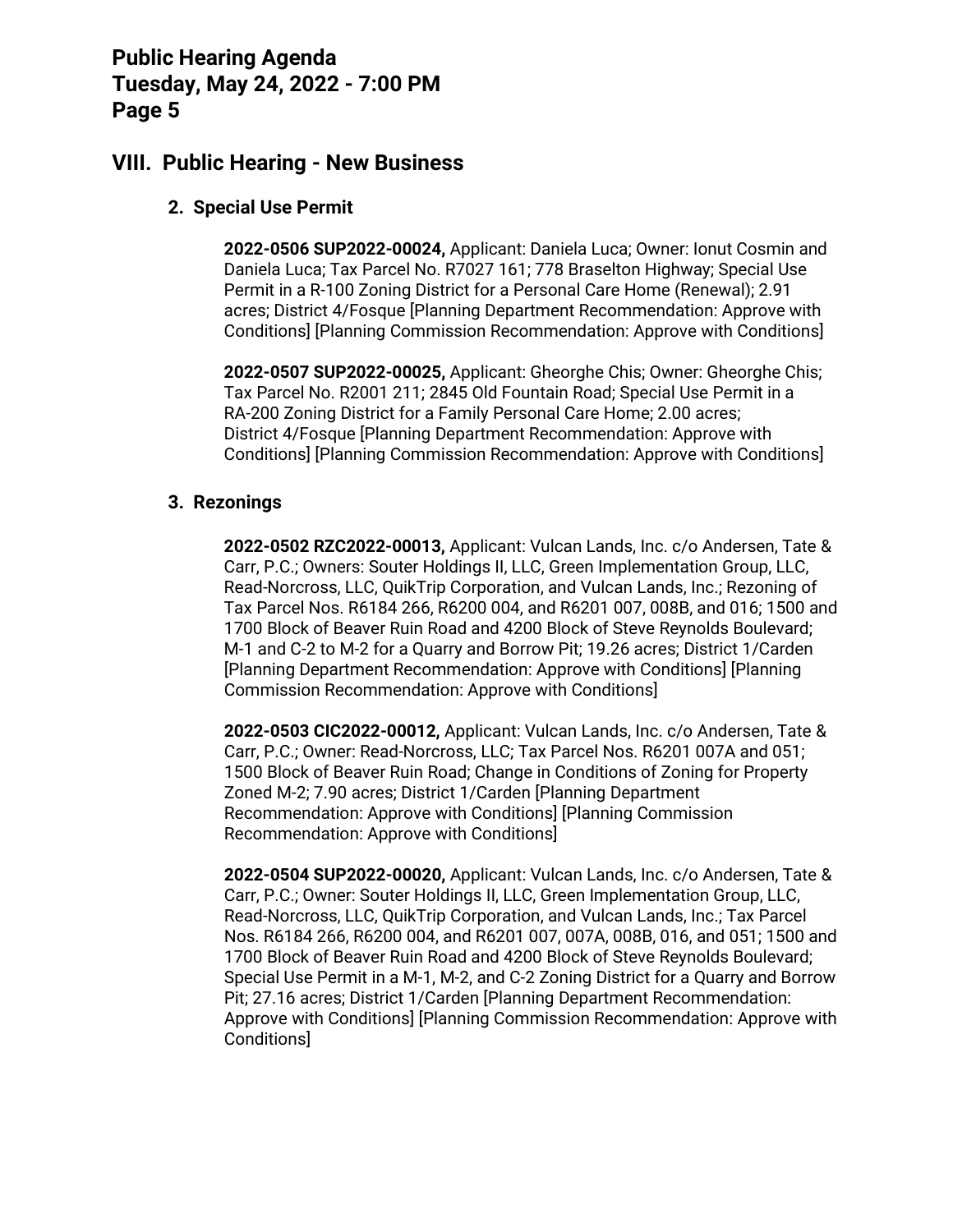### **VIII. Public Hearing - New Business**

#### **3. Rezonings**

**2022-0510 RZC2022-00015,** Applicant: Biniam Geremew; Owner: Timothy S. Landers; Rezoning of Tax Parcel No. R5138 005B; 1461 Grayson Highway; C-1 to C-2 for a Locksmith; 0.83 acres; District 3/Watkins [Planning Department Recommendation: Approve with Conditions] [Planning Commission Recommendation: Approve with Conditions]

**2022-0511 RZC2022-00016,** Applicant: Just Construction, LLC; Owner: Tina Partridge for the Estate of Linda Phrampus; Rezoning of Tax Parcel No. R3003 018A; 4688 Braselton Highway; RA-200 to C-1 for a Convenience Store with Fuel Pumps; 1.02 acres; District 3/Watkins [Planning Department Recommendation: Deny] [Planning Commission Recommendation: Deny]

**2022-0505 RZM2022-00016,** Applicant: The Residential Group, LLC c/o Mahaffey Pickens Tucker, LLP; Owners: Edward Sudderth, John and Julia Jay, Timothy and Kristen Doane, Domingo Uribe, Natalie Ishee, Austin Lolley, and Jesse Gormsen; Rezoning of Tax Parcel Nos. R7339 001, 002, 003, 004A, 004B, 040, 073, 077, and 116; 5800 Block of Henry Bailey Road, 300 Block of Kendrix Road, and 5700 Block of Cumming Highway; R-100 to RM-24 for Apartments; 20.37 acres; District 1/Carden [Planning Department Recommendation: Deny] [Planning Commission Recommendation: Deny]

**2022-0512 RZM2022-00013,** Applicant: Rosebud 78 Land, LLC; Owners: Rosebud 78 Land, LLC and Christ United Church of Gwinnett Inc.; Rezoning of Tax Parcel Nos. R5124 017 and 021; 2864 and 2872 Rosebud Road; R-100 to R-TH for a Townhouses; 6.18 acres; District 3/Watkins [Planning Department Recommendation: Approve with Conditions] [Planning Commission Recommendation: Approve with Conditions]

**2022-0513 CIC2022-00013,** Applicant: Rosebud 78 Land, LLC; Owner: Rosebud 78 Land, LLC; Tax Parcel No. R5124 366; 2882 Rosebud Road; Change in Conditions of Zoning for Property Zoned R-TH; 25.37 acres; District 3/Watkins [Planning Department Recommendation: Approve with Conditions] [Planning Commission Recommendation: Deny w/out Prejudice]

**2022-0514 RZM2022-00015,** Applicant: Brand Properties; Owner: Diplomat Infraprop Sugarloaf, LLC; Rezoning of Tax Parcel Nos. R7121 013, 014, 093, and 174; 2534, 2540, 2549 Meadow Church Road, and 2500 Block of Meadow Church Road; O-I to RM-24 for Apartments; 7.56 acres; District 1/Carden [Planning Department Recommendation: Deny] [Planning Commission Recommendation: Deny]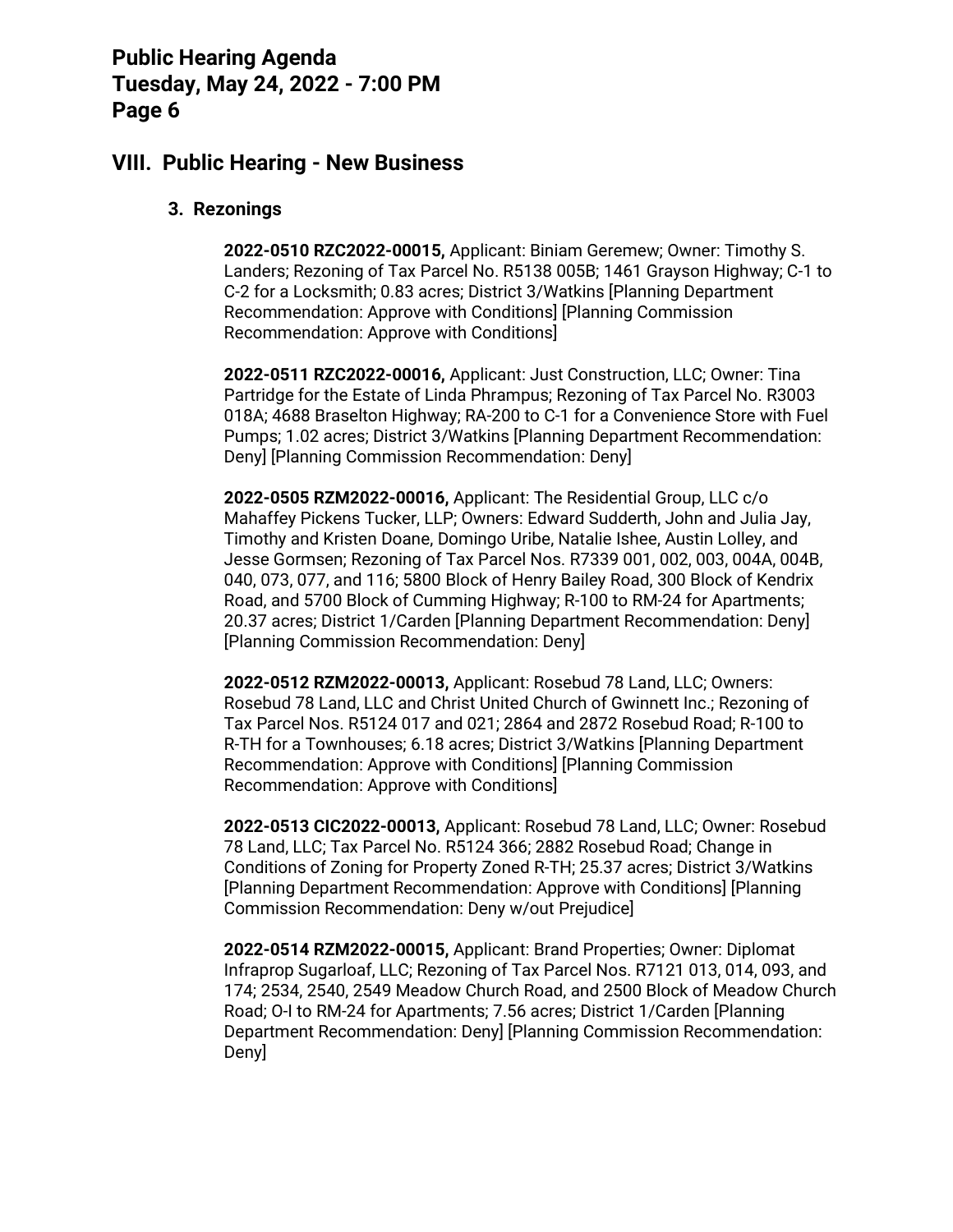### **VIII. Public Hearing - New Business**

#### **3. Rezonings**

**2022-0515 RZM2022-00017,** Applicant: Parkland Communities, Inc. c/o Alliance Engineering and Planning; Owners: Douglas L. and Dawn B. Rainwater; Rezoning of Tax Parcel No. R7003 310; 2176 Cruse Road; R-100 and R-ZT to R-TH for Townhouses; 4.62 acres; District 4/Fosque [Planning Department Recommendation: Approve with Conditions] [Planning Commission Recommendation: Approve with Conditions]

**2022-0501 RZR2022-00012,** Applicant: The Macallan Group c/o Mahaffey Pickens Tucker, LLP; Owner: Mary Diane Wilkins; Rezoning of Tax Parcel No. R5245 008; 1563 Alcovy Road; RA-200 to R-75 for a Single-Family Detached Subdivision; 10.57 acres; District 3/Watkins [Planning Department Recommendation: Approve with Conditions] [Planning Commission Recommendation: Approve with Conditions]

**2022-0509 RZR2022-00013,** Applicant: Joseph Hahn c/o Alliance Engineering and Planning; Owners: Don L. Brock Jr. and Sheila Ann Delong; Rezoning of Tax Parcel Nos. R7156 010 and 164; 1365 Old Peachtree Road and 1400 Block of Old Peachtree Road; R-60 and R-100 to R-75 for a Single-Family Detached Subdivision; 2.10 acres; District 1/Carden [Planning Department Recommendation: Approve with Conditions] [Planning Commission Recommendation: Approve with Conditions]

#### **4. Amendments**

**2022-0518 Approval of UDOA2022-00002** an amendment to the Unified Development Ordinance of Gwinnett County, section 270-20, entitled "Zoning Ordinance Text and Map Amendments" and section 270-30, entitled "Special Use Permits", to add provisions for concurrent variances. [Planning Department Recommendation: Approve] [Planning Commission Recommendation: Approve]

#### **5. Law Department**

**2022-0543 Approval/authorization** to amend the Code of Ordinances of Gwinnett County by repealing Article V of Chapter 38, entitled Clean Indoor Air, in its entirety, and replacing it with a new Article V of Chapter 38, entitled Smokefree Air. Subject to approval as to form by the Law Department. (Staff Recommendation: Approval)